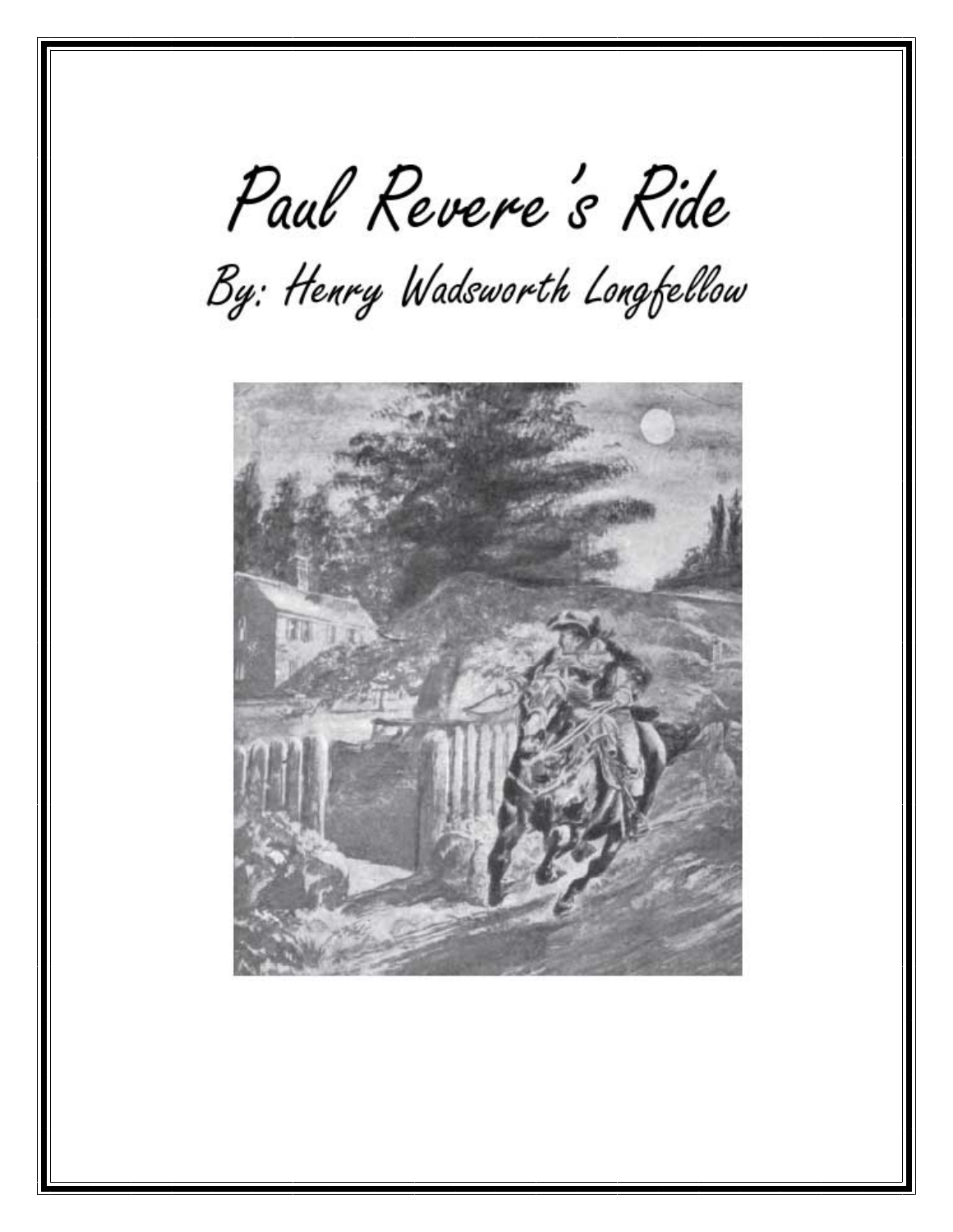*Paul Revere's Ride* by Henry Wadsworth Longfellow is one poem that just has to accompany a study on Paul Revere. It is such a fun poem to read aloud!

Included here is the full poem, questions which require the student to use quotations from the poem to answer, and the answers.

I hope that these pages will add value to your study on Paul Revere.

Blessings, **Cynthia** [http://www.cyncesplace.com](http://www.cyncesplace.com/)

©2010 Cynce's Place [http://www.cyncesplace.com](http://www.cyncesplace.com/)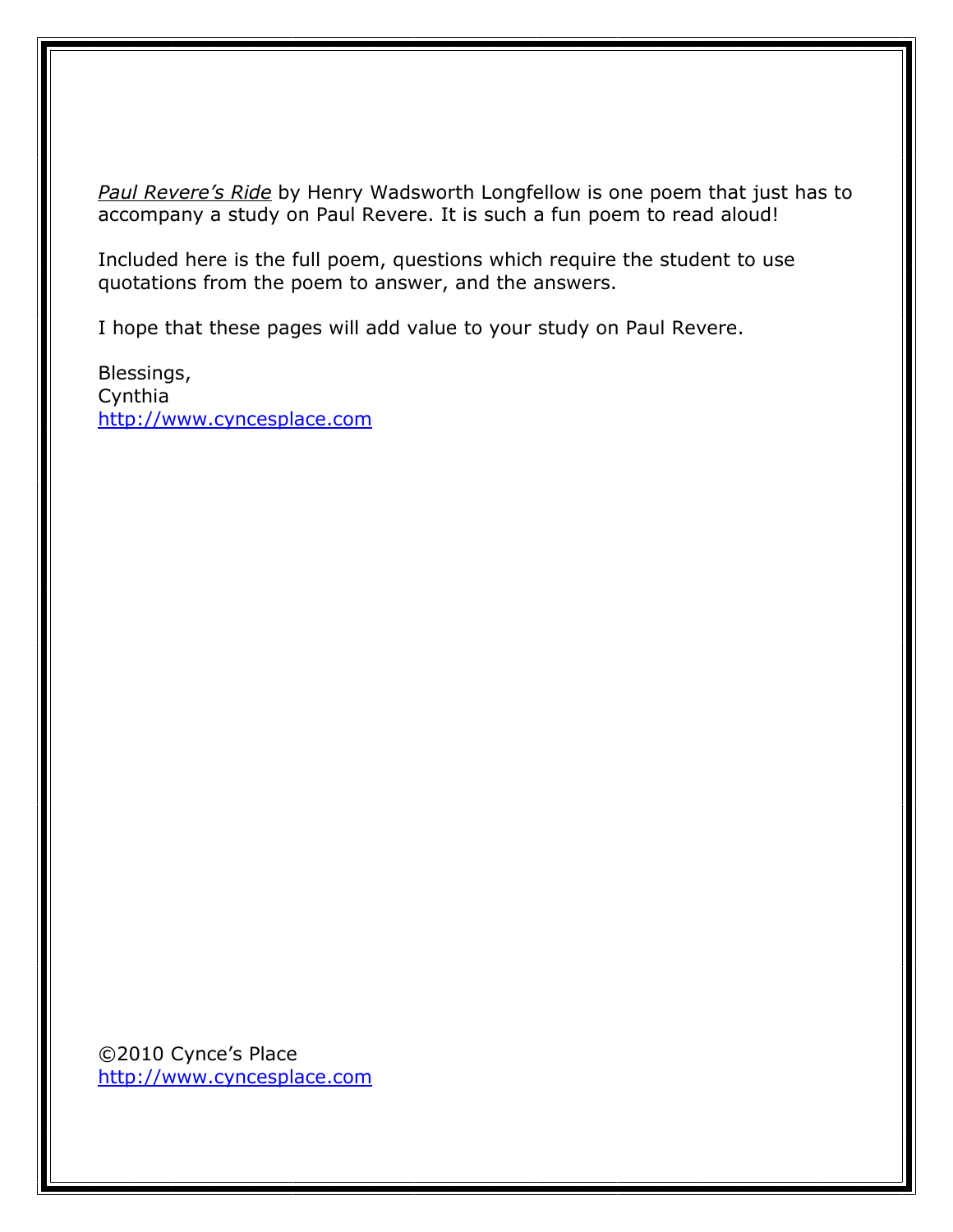## **CONTENTS**

Paul Revere's Ride Poem Pages 1-4

Questions on the Poem Pages 5-8

Answers Page 9-10

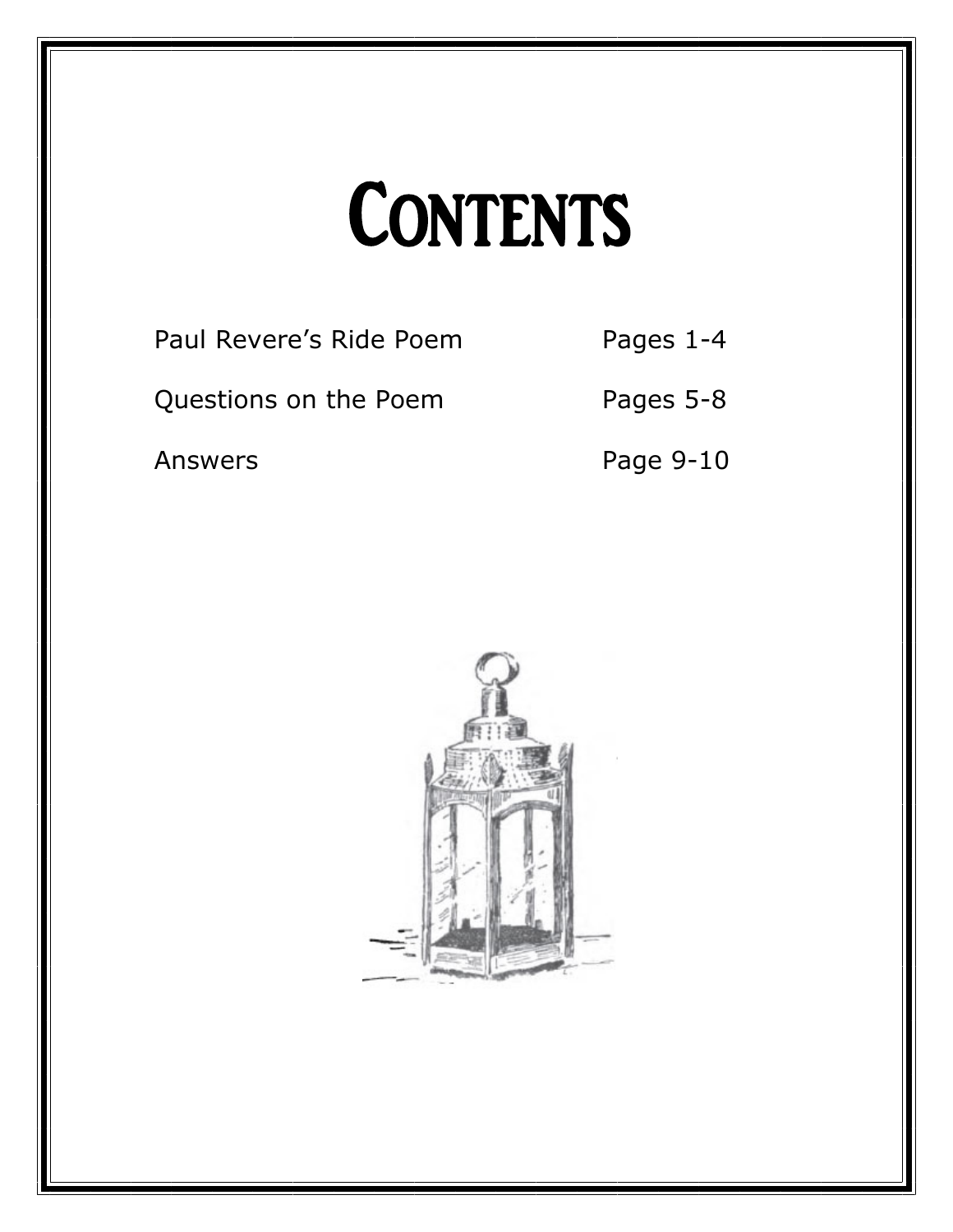## "Paul Revere's Ride"

[APRIL 18-19, 1775]

LISTEN, my children, and you shall hear Of the midnight ride of Paul Revere, On the eighteenth of April, in seventy-five; Hardly a man is now alive Who remembers that famous day and year.

He said to his friend, "If the British march By land or sea from the town to-night, Hang a lantern aloft in the belfry arch Of the North Church tower as a signal light,  $-$ One, if by land, and two, if by sea; And I on the opposite shore will be, Ready to ride and spread the alarm Through every Middlesex village and farm, For the country folk to be up and to arm."

Then he said, "Good night!" and with muffled oar Silently rowed to the Charlestown shore, Just as the moon rose over the bay, Where swinging wide at her moorings lay The Somerset, British man-of-war; A phantom ship, with each mast and spar Across the moon like a prison bar, And a huge black hulk, that was magnified By its own reflection in the tide.

Meanwhile, his friend, through alley and street, Wanders and watches with eager ears, Till in the silence around him he hears' The muster of men at the barrack door, The sound of arms, and the tramp of feet, And the measured tread of the grenadiers, Marching down to their boats on the shore.

Then he climbed the tower of the Old North Church By the wooden stairs, with stealthy tread, To the belfry-chamber overhead, And startled the pigeons from their perch On the sombre rafters, that round him made Masses and moving shapes of shade,—



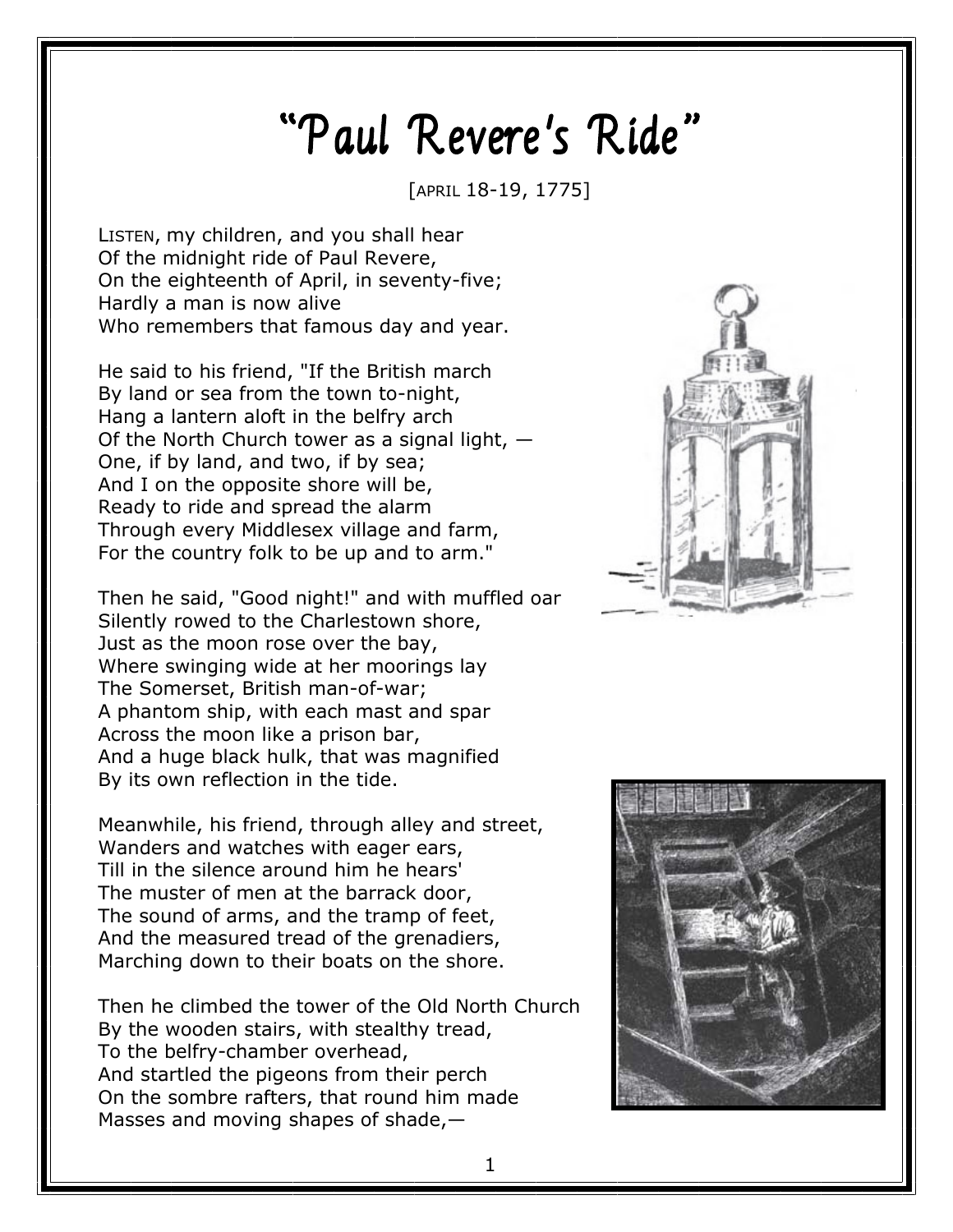By the trembling ladder, steep and tall, To the highest window in the wall, Where he paused to listen and look down A moment on the roofs of the town, And the moonlight flowing over all.

Beneath in the churchyard, lay the dead, In their night-encampment on the hill, Wrapped in silence so deep and still That he could hear, like a sentinel's tread, The watchful night-wind, as it went Creeping along from tent to tent, And seeming to whisper, "All is well!" A moment only he feels the spell Of the place and the hour, and the secret dread Of the lonely belfry and the dead; For suddenly all his thoughts are bent On a shadowy something far away, Where the river widens to meet the bay,— A line of black that bends and floats On the rising tide, like a bridge of boats.

Meanwhile, impatient to mount and ride, Booted and spurred, with a heavy stride On the opposite shore walked Paul Revere. Now he patted his horse's side, Now gazed at the landscape far and near, Then, impetuous, stamped the earth, And turned and tightened his saddle-girth; But mostly he watched with eager search The belfry-tower of the Old North Church, As it rose above the graves on the hill, Lonely and spectral and sombre and still. And lo! as he looks, on the belfry's height A glimmer, and then a gleam of light! He springs to the saddle, the bridle he turns, But lingers and gazes, till full on his sight A second lamp in the belfry burns!

A hurry of hoofs in a village street, A shape in the moonlight, a bulk in the dark, And beneath, from the pebbles, in passing, a spark Struck out by a steed flying fearless and fleet: That was all! And yet, through the gloom and the light, The fate of a nation was riding that night;





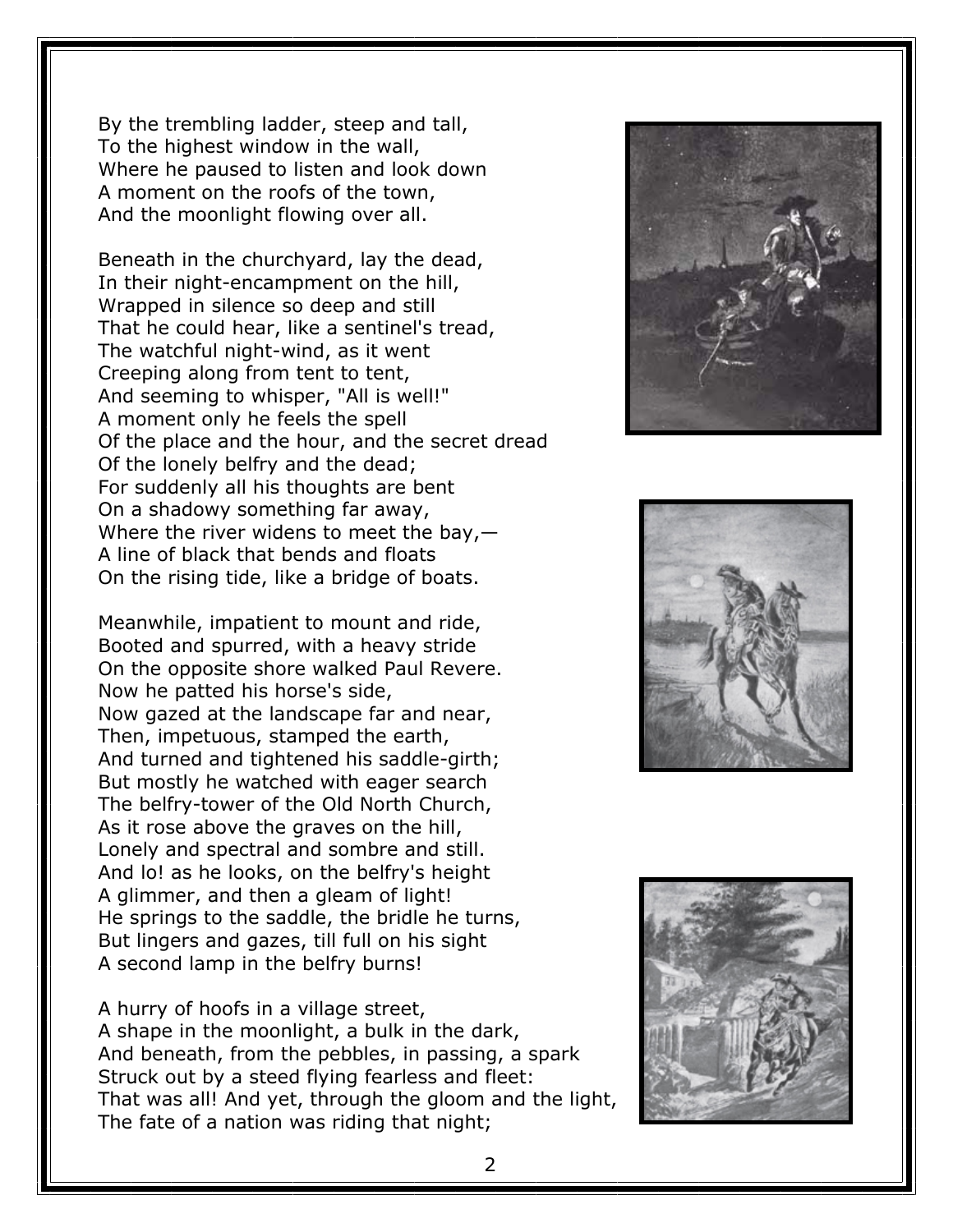And the spark struck out by that steed, in his flight Kindled the land into flame with its heat.

He has left the village and mounted the steep, And beneath him, tranquil and broad and deep, Is the Mystic, meeting the ocean tides; And under the alders that skirt its edge, Now soft on the sand, now loud on the ledge, Is heard the tramp of his steed as he rides.

It was twelve by the village clock, When he crossed the bridge into Medford town. He heard the crowing of the cock, And the barking of the farmer's dog, And felt the damp of the river fog, That rises after the sun goes down.

It was one by the village clock, When he galloped into Lexington. He saw the gilded weathercock Swim in the moonlight as he passed. And the meeting-house windows, blank and bare, Gaze at him with a spectral glare, As if they already stood aghast At the bloody work they would look upon.

It was two by the village clock, When he came to the bridge in Concord town. He heard the bleating of the flock, And the twitter of birds among the trees, And felt the breath of the morning breeze Blowing over the meadows brown. And one was safe and asleep in his bed Who at the bridge would be first to fall, Who that day would be lying dead, Pierced by a British musket-ball.

You know the rest. In the books you have read, How the British Regulars fired and fled,— How the farmers gave them ball for ball, From behind each fence and farmyard wall, Chasing the red-coats down the lane, Then crossing the fields to emerge again Under the trees at the turn of the road, And only pausing to fire and load.

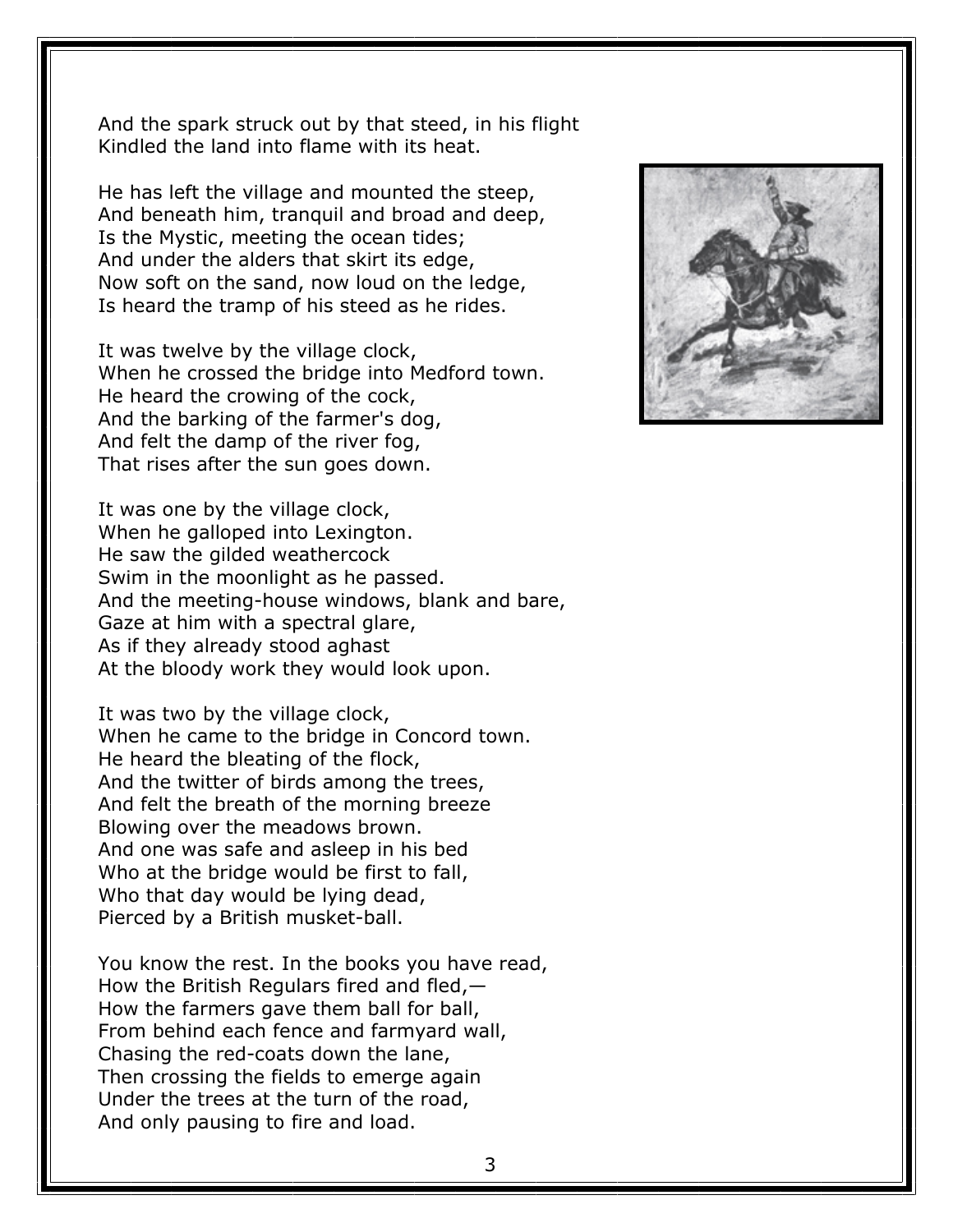So through the night rode Paul Revere; And so through the night went his cry of alarm To every Middlesex village and farm,— A cry of defiance and not of fear, A voice in the darkness, a knock at the door, And a word that shall echo forevermore! For, borne on the night-wind of the Past, Through all our history, to the last, In the hour of darkness and peril and need, The people will waken and listen to hear The hurrying hoof-beats of that steed, And the midnight message of Paul Revere.

*Henry Wadsworth Longfellow* [1807-1882]

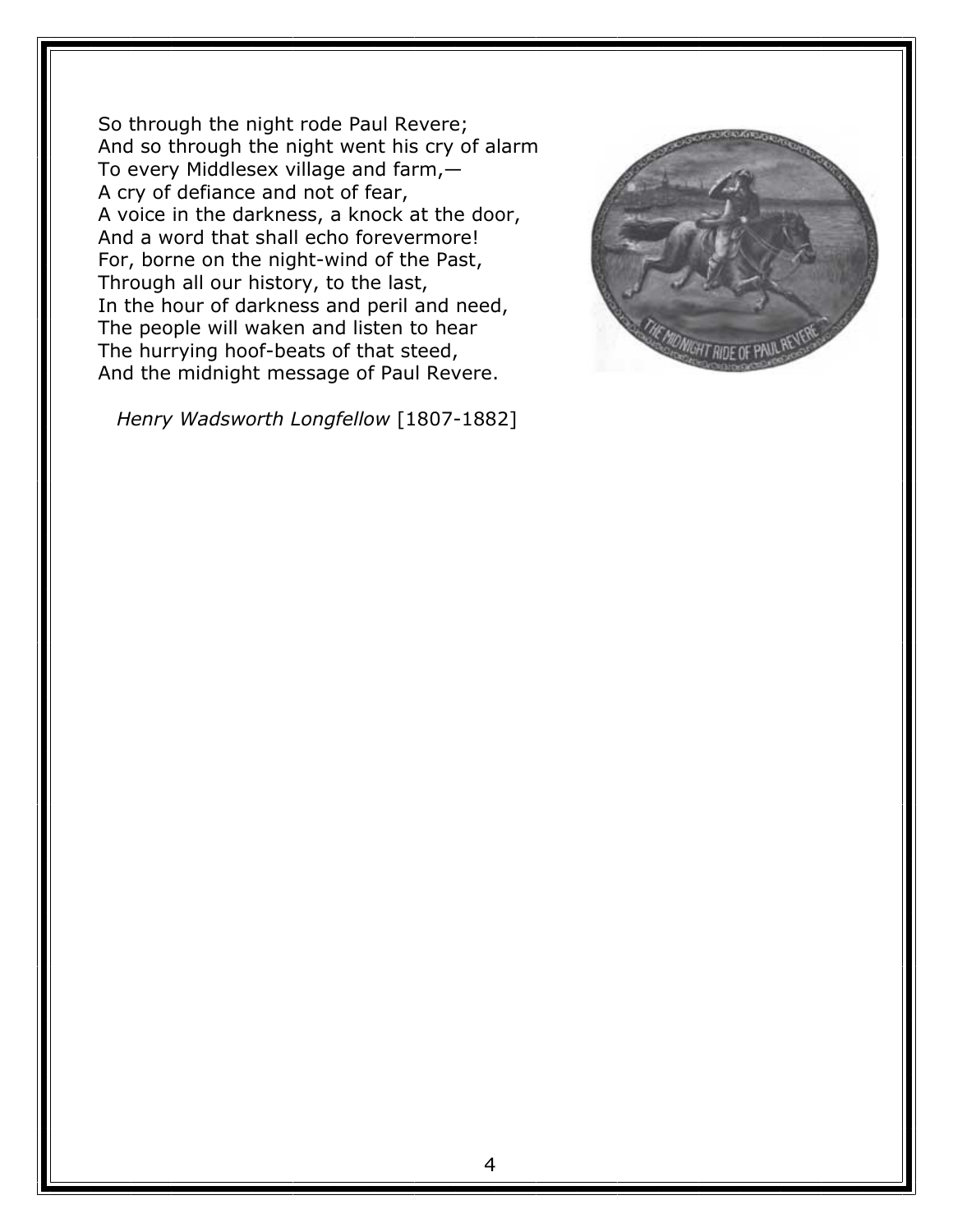## "Paul Revere's Ride"

Answer using a quotation from the poem.

(1) When did Paul Revere begin his famous ride?

(2) What arrangement did he make with his friend?

(3) What part was Paul Revere to take?

 $(4)$  Why?

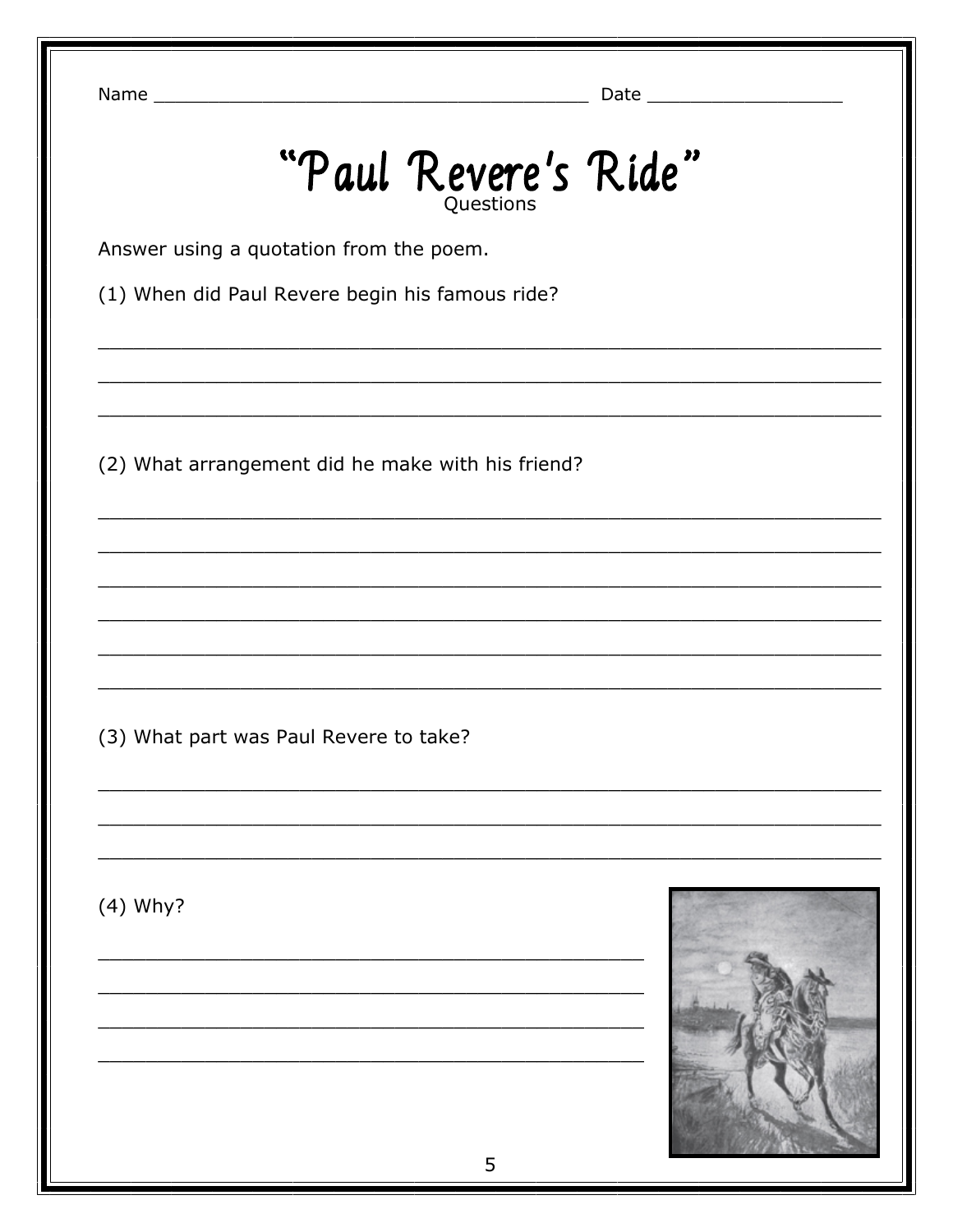| (5) How can you picture his friend?  |  |
|--------------------------------------|--|
|                                      |  |
|                                      |  |
| (6) Meanwhile where was Paul Revere? |  |
|                                      |  |
| (7) What was he doing?               |  |
|                                      |  |
|                                      |  |
| (8) Toward what point did he look?   |  |
|                                      |  |
|                                      |  |
| 6                                    |  |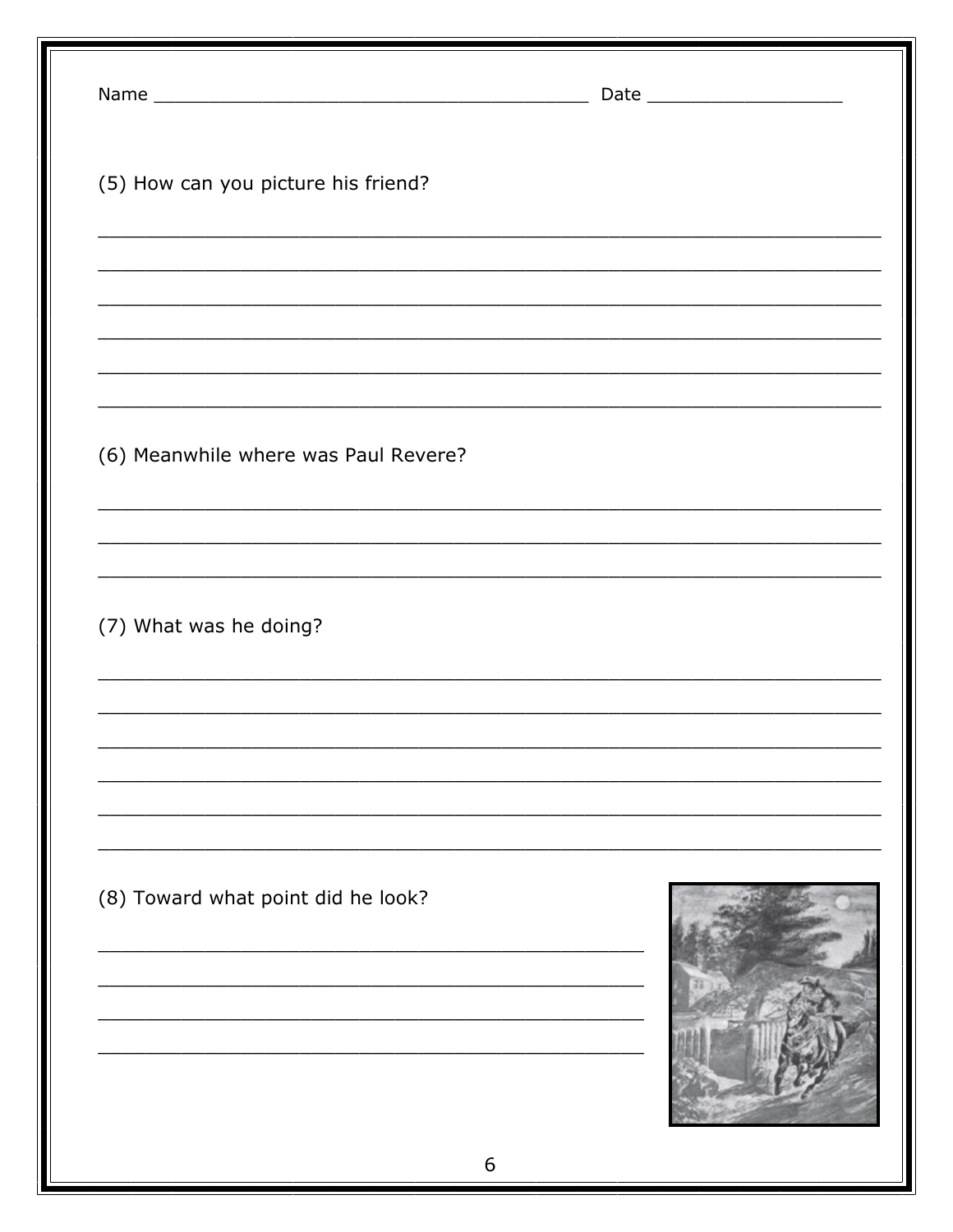| <u> 1980 - Jan James James James James James James James James James James James James James James James James</u> |
|--------------------------------------------------------------------------------------------------------------------|
|                                                                                                                    |
|                                                                                                                    |
|                                                                                                                    |
|                                                                                                                    |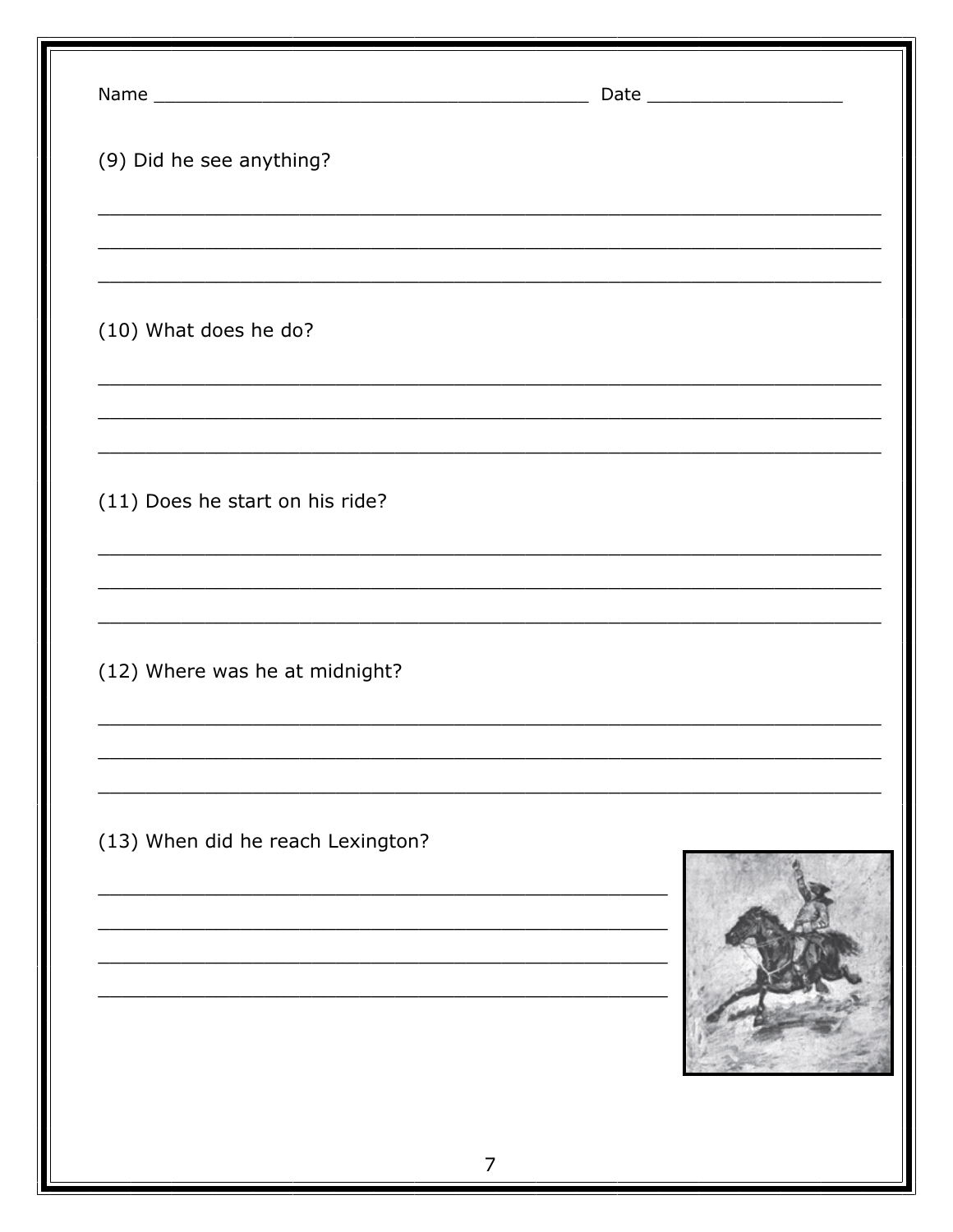| (14) What do you know about the battle of Lexington? |  |
|------------------------------------------------------|--|
|                                                      |  |
|                                                      |  |
|                                                      |  |
| (15) What can you call "Paul Revere's Ride."         |  |
|                                                      |  |
|                                                      |  |
|                                                      |  |
|                                                      |  |
| 8                                                    |  |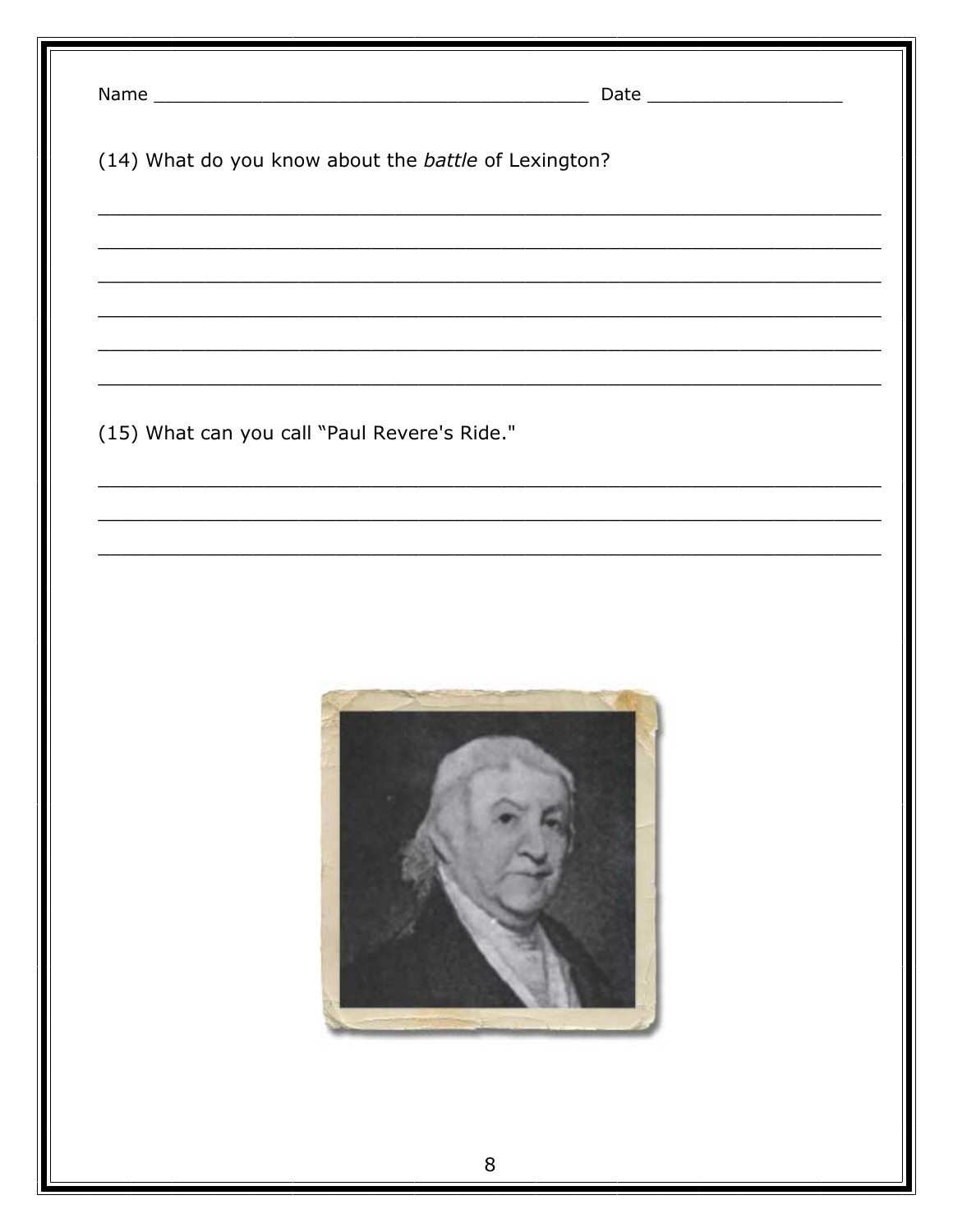| Answers                                                                                                                                                                                                                                |
|----------------------------------------------------------------------------------------------------------------------------------------------------------------------------------------------------------------------------------------|
| (1) "On the eighteenth of April In Seventy-five."                                                                                                                                                                                      |
| (2) He said to his friend,<br>"If the British march<br>By land or sea from the town to-night,<br>Hang a lantern aloft from the belfry-arch<br>Of the North Church tower, as a signal-light, $-$<br>One if by land, and two if by sea:" |
| $(3)$ He was to be,<br>"Ready to ride and spread the alarm<br>Through every Middlesex village and farm,"                                                                                                                               |
| (4) "For the country-folk to be up and to arm."                                                                                                                                                                                        |
| (5) "Meanwhile his friend, through alley and street,<br>Wanders and watches with eager ears,<br>Till In the silence around him he hears<br>The muster of men at the barrack door," etc.                                                |
| (6) "On the opposite shore walked Paul Revere."                                                                                                                                                                                        |
| (7) "Now he patted his horse's side,<br>Now gazed at the landscape far and near.<br>Then impetuous stamped the earth,<br>And turned and tightened his saddle-girth;"                                                                   |
| (8) "But mostly he watched with eager search,<br>The belfry-tower of the old North Church."                                                                                                                                            |
| (9) "A glimmer and then a gleam of light!"                                                                                                                                                                                             |
| (10) "He springs to the saddle the bridle he turns,"                                                                                                                                                                                   |
| (11) No, he "lingers and gazes, till full on his sight<br>A second lamp in the belfry burns."                                                                                                                                          |
| (12) "It was twelve by the village clock<br>When he crossed the bridge into Medford town."                                                                                                                                             |